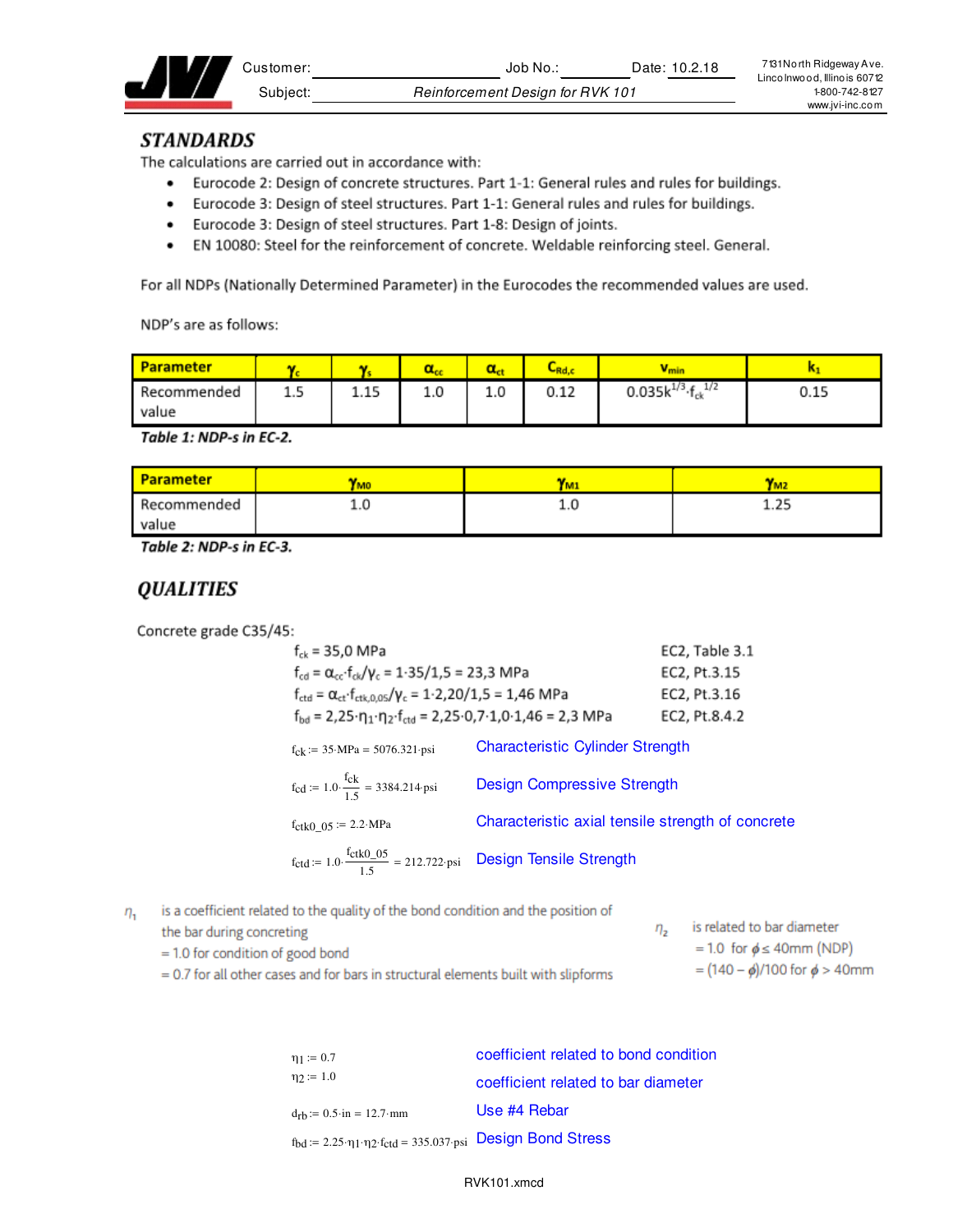

Customer: Job No. Date: 10.2.18 Subject: Reinforcement Design for RVK 101

Reinforcement B500C:

$$
f_{yd} = f_{y|d}/\gamma_s = 500/1,15 = 435 \text{ MPa}
$$
 EC2, Pt.3.2.7  

$$
f_{yd} := 500 \cdot \frac{\text{MPa}}{1.15} = 63059.886 \text{ psi}
$$
 Design Yield Strength of Reinforcement

Structural steel S355:

Tension:  $f_{yd} = f_y / \gamma_{M0} = 355 / 1,0 = 355 \text{ MPa}$ Compression:  $f_{yd} = f_{y}/ \gamma_{M0} = 355/1,0 = 355 \text{ MPa}$ Shear:  $f_{sd} = f_v/(\gamma_{MO} \cdot \sqrt{3}) = 355/(1.0 \cdot \sqrt{3}) = 205 \text{ MPa}$ 

| $f_{\text{yd\_ts}} := 355 \cdot \frac{\text{MPa}}{1.0} = 51488.397 \cdot \text{psi}$ | Design Tension Stress of Tube Steel     |
|--------------------------------------------------------------------------------------|-----------------------------------------|
| $f_{\text{yd\_ts}} := 355 \cdot \frac{\text{MPa}}{1.0} = 51488.397 \cdot \text{psi}$ | Design Compression Stress of Tube Steel |
| $f_{sd\_ts}$ := 355. $\frac{MPa}{1.0\sqrt{3}}$ = 29726.84 psi                        | Design Shear Stress of Tube Steel       |

## **DIMENSIONS**

Inner tube: HUP 100x50x6, Cold formed, S355 Outer tube: HUP 120x60x4, Cold formed, S355

## **LOADS**

Vertical ultimate limit state load =  $F_v$  = 100kN.

 $F_V := 100$  kN = 22.481 kip



Figure 1: Forces acting on the unit.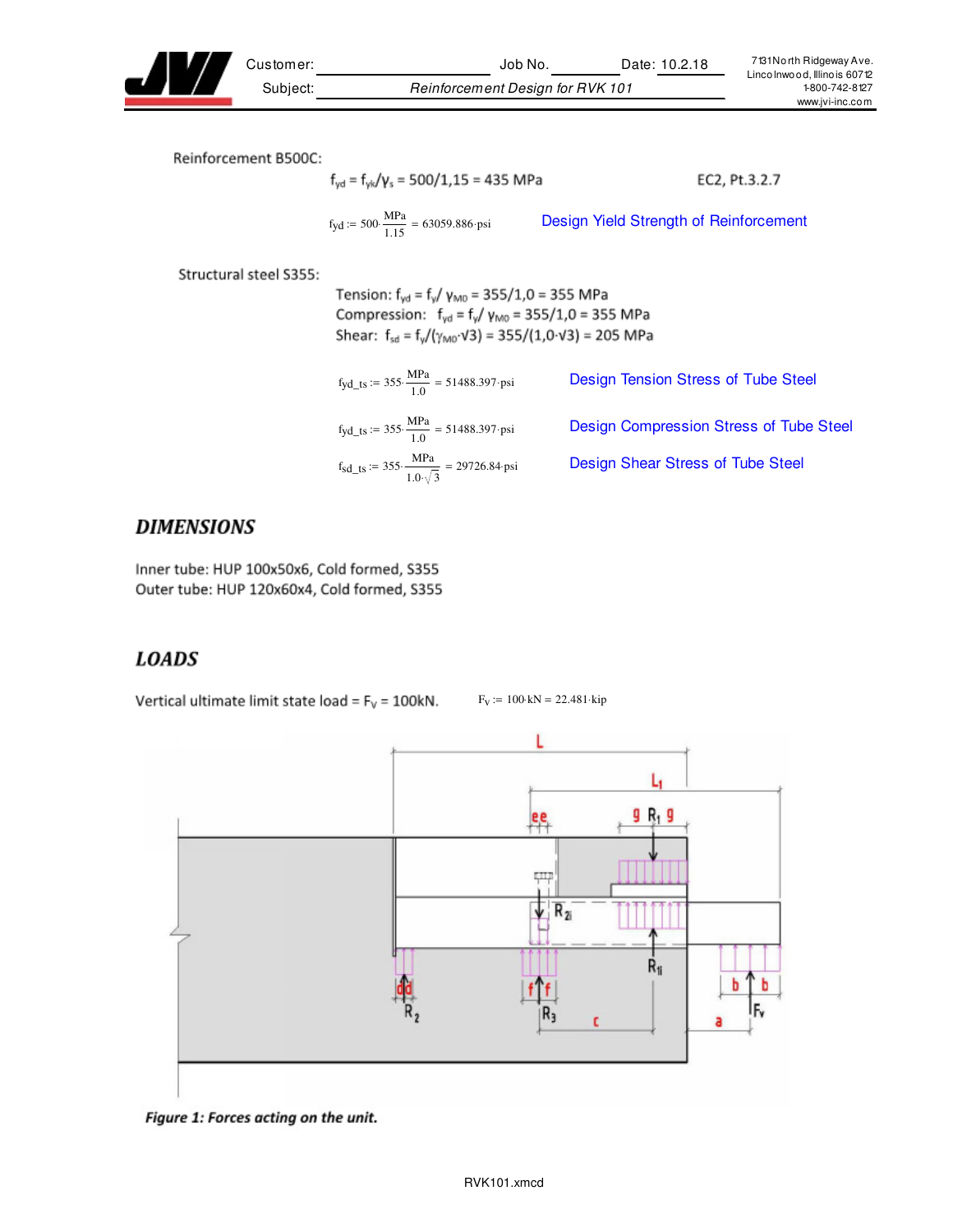$F_V$  = External force on the inner tube

 $R_{1i}$ ,  $R_{2i}$  = Internal forces between the inner and outer tubes.

 $R_1$ ,  $R_2$ ,  $R_3$  = Support reaction forces the outer tube.

g= distance to the middle plane of the anchoring stirrups in front of the unit.



Figure 2: Forces acting on the inner tube.

Equilibrium equations of the inner tube:

1): 
$$
\sum M = 0
$$
:  
\n $F_v(L_1-b-e) - R_{11}(L_1-b-a-g-e) = 0$   
\n2):  $\sum F_v = 0$ :  
\n $F_v - R_{11} + R_{21} = 0$ 

Assuming Nominal Values:

 $L_1 := 295$ ·mm  $a := 75$ ·mm  $b := 35$ ·mm  $g := 40$ ·mm  $e := 10$ ·mm L<sub>1</sub> = 11.614 in a = 2.953 in b = 1.378 in g = 1.575 in e = 0.394 in

Results:

$$
R_{1i} = \frac{100kN \cdot (295 - 35 - 10)mm}{(295 - 35 - 75 - 40 - 10)mm} = 185.2kN
$$
  

$$
R_{2i} = 185.2kN - 100kN = 85.2kN
$$

$$
R_{1i} := \frac{F_v (L_1 - b - e)}{(L_1 - b - a - g - e)}
$$
  
\n
$$
R_{1i} = 185.185 \cdot kN
$$
  
\n
$$
R_{1i} = 41.631 \cdot kip
$$
  
\n
$$
R_{2i} = R_{1i} - F_v
$$
  
\n
$$
R_{2i} = 85.185 \cdot kN
$$
  
\n
$$
R_{2i} = 19.15 \cdot kip
$$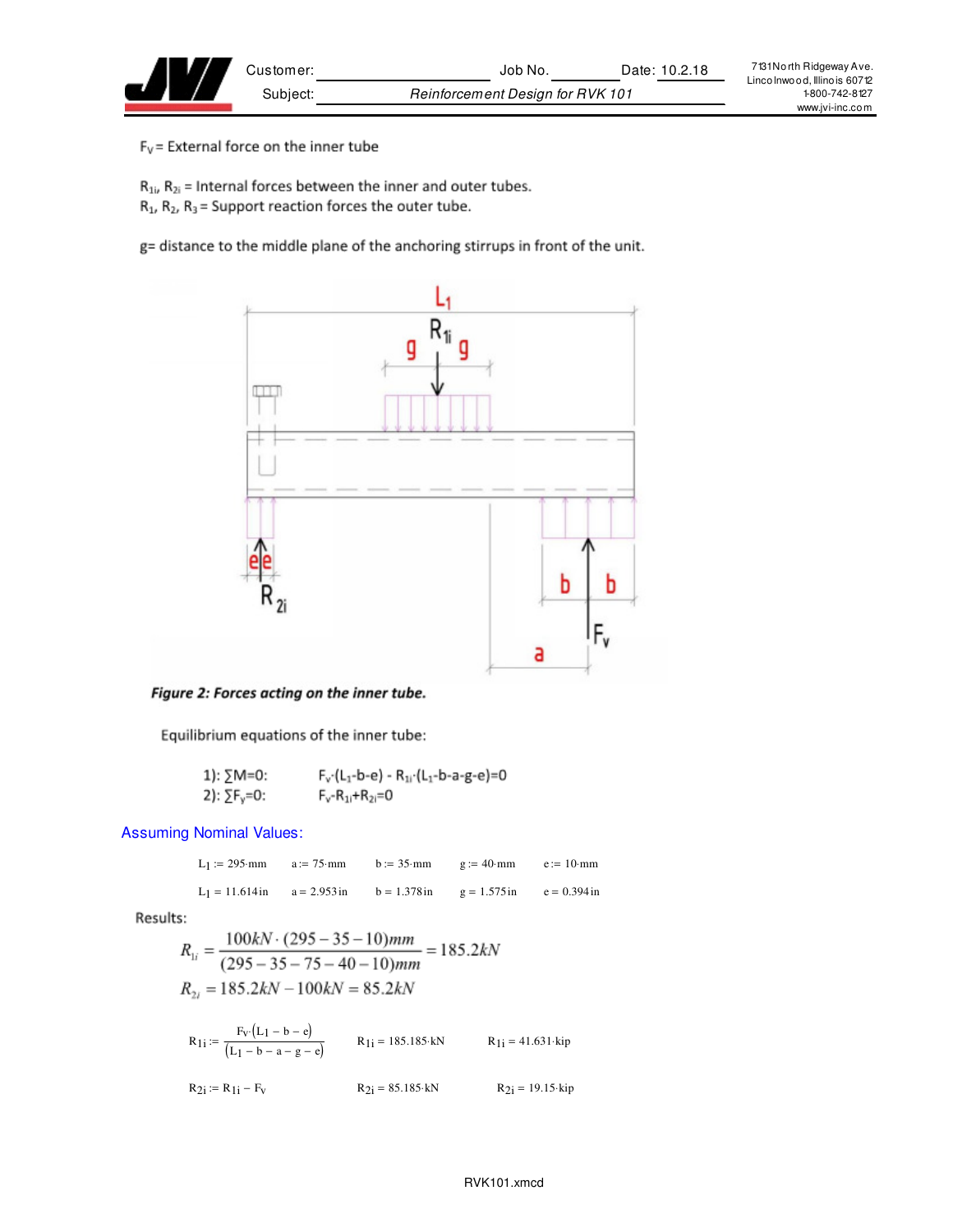



Figure 3 Forces acting on the outer tube.

Exact distribution of forces depends highly on the behavior of the outer tube. Both longitudinal bending stiffness and local transverse bending stiffness in the contact points between the inner and the outer tubes affects the equilibrium. Two situations are considered:

1) Rigid outer tube.

Outer tube rotates as a stiff body. This assumption gives minimum reaction force at  $R_1$ , and maximum reaction force at  $R_2$ .  $R_3$  becomes zero. (The force  $R_3$  will actually be negative, but since no reinforcement to take the negative forces is included at this position, it is assumed to be zero.)

Equilibrium equations of the outer tube:  $(R_{1i}-R_1)$  (L-3-g-d) –  $(R_{2i}-R_3)$  (L-3-g-c-d)=0 1):  $\Sigma M = 0$ :  $(5)$ 2):  $\Sigma F_v = 0$ :  $R_2+R_3+R_{1i}$ -  $R_{2i}$ - $R_1=0$ (6) **Assuming Nominal Values:** L:= 348 mm  $c := L_1 - b - a - g - e = 135$  mm  $g := 40$  mm  $e := 10·mm$  $d := 10$ ·mm  $L = 13.701$  in  $c = 5.315$  in  $g = 1.575$  in  $e = 0.394$  in  $d = 0.394$ in Assume  $R_{3_1} = 0$  kip per discussion above  $(185.2 - R_1) \cdot (348 - 3 - 40 - 10) - (85.2 - 0) \cdot (348 - 3 - 40 - 135 - 10) = 0$  $54634 - 295R_1 - 13632 = 0$  $R_1 = \frac{41002}{295} = 139kN$ Given  $(R_{1i} - R_1) \cdot (L - 3 \cdot mm - g - d) - (R_{2i} - R_3) \cdot (L - 3 \cdot mm - g - c - d) = 0$  $R_{1_1}$  = Find(R<sub>1</sub>)  $R_{1_1}$  = 138.983 kN  $R_{1_1}$  = 31.245 kip  $R_2 = R_1 + R_{2i} - R_{1i} - R_3 = 139 + 85.2 - 185.2 = 39kN$  $R_{2_1} = R_{1_1} + R_{2i} - R_{1i} - R_{3_1}$   $R_{2_1} = 38.983$  kN  $R_{2_1} = 8.764 \cdot kip$ RVK101.xmcd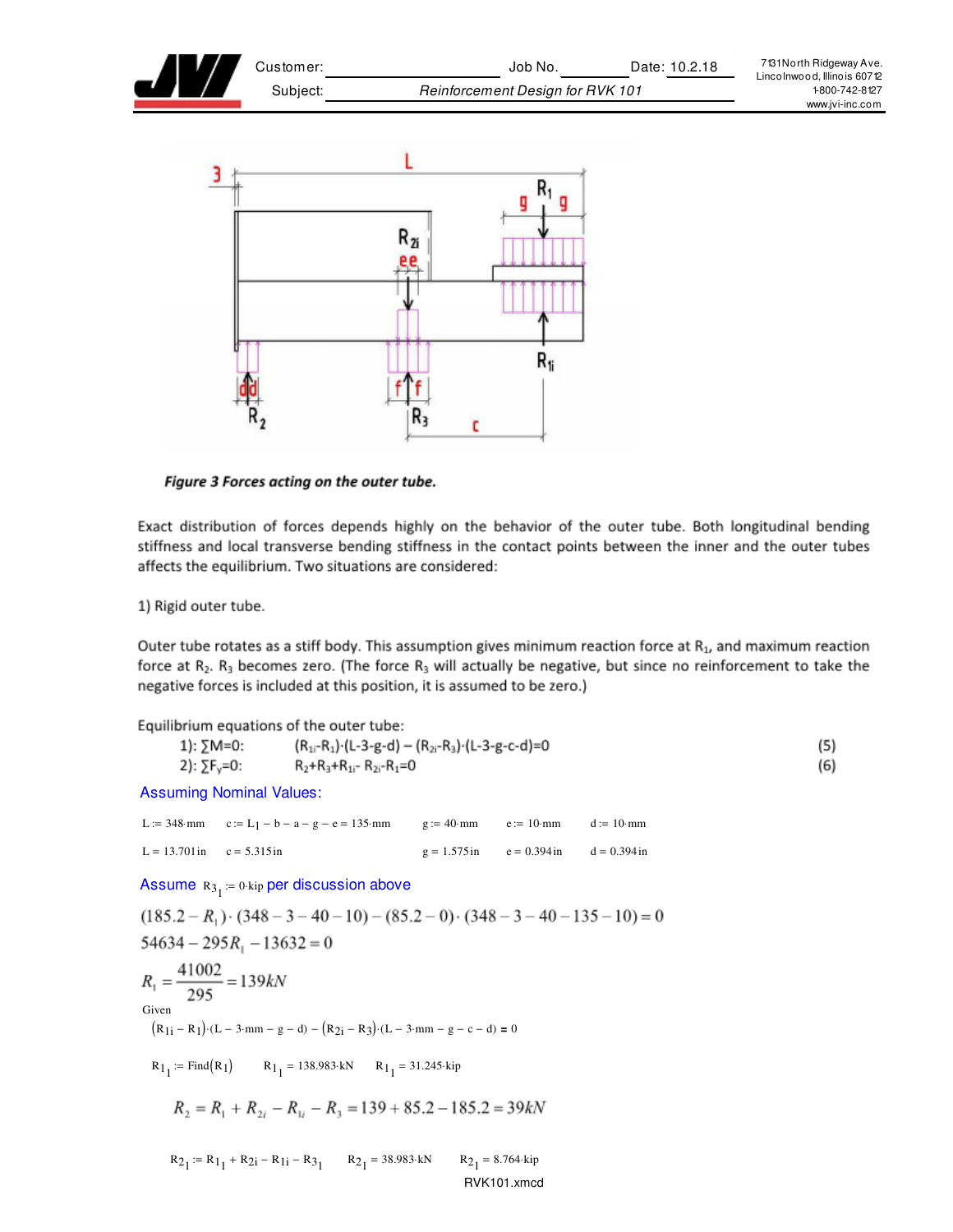

2) Outer tube without bending stiffness. No forces transferred to outer tube at the back of inner tube.

This assumption gives maximum reaction forces  $R_1$  and  $R_3$ .  $R_2$  becomes zero. The forces follow directly from the assumption:  $R_1 = R_{1i} R_3 = R_{2i}$  and  $R_2 = 0$ 

```
R_1 = 185.2kNR_2 = 0kNR_3 = 85.2kNR_1: = R<sub>1</sub> R_1 = 185.185 kN R_1 = 41.631 kip
R_2 := 0 kip
R3_2 = R2i R3_2 = 85.185 kN R3_2 = 19.15 kip
```
The magnitude of the forces will be somewhere in between the two limits, and the prescribed reinforcement ensures integrity for both situations. Reinforcement is to be located at the assumed attack point for support reactions.

#### **Use Maximum Reactions considering both assumptions**



**Figure 4: Forces.** 

**Eurocode Equations** 

Reinforcement for  $R_1 = 185.185 \cdot kN$ 

Reinforcement R<sub>1</sub>: A<sub>s1</sub> = R<sub>1</sub>/f<sub>sd</sub> = 185.2kN/435Mpa = 426 mm<sup>2</sup> Select 2- $\phi$ 12 = 2×2×113 =452 mm<sup>2</sup> Capacity selected reinforcement: R=452 mm<sup>2</sup> · 435MPa=196.6kN

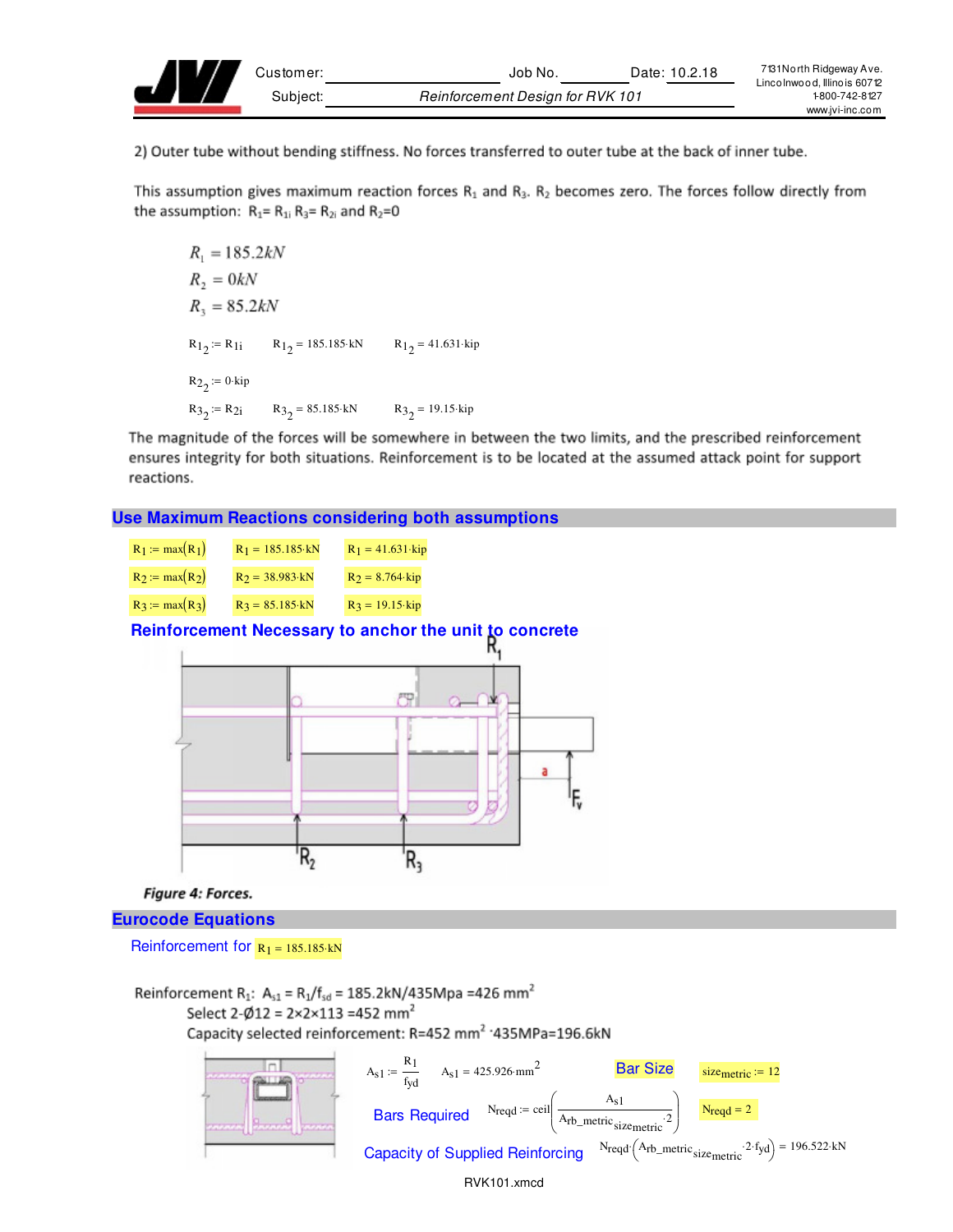|                                             | Subject:<br><b>Reinforcement Design for RVK 101</b>                                                                                                                                                                                                                      |                                                                                                                                   | Linco Inwood, Illino is 60712<br>1-800-742-8127<br>www.jvi-inc.com |
|---------------------------------------------|--------------------------------------------------------------------------------------------------------------------------------------------------------------------------------------------------------------------------------------------------------------------------|-----------------------------------------------------------------------------------------------------------------------------------|--------------------------------------------------------------------|
| Reinforcement for $R_3 = 85.185$ kN         |                                                                                                                                                                                                                                                                          |                                                                                                                                   |                                                                    |
|                                             | Reinforcement R <sub>3</sub> : A <sub>s3</sub> = R <sub>3</sub> /f <sub>sd</sub> = 85.2kN/435MPa = 196 mm <sup>2</sup><br>Select $1-\cancel{0}12 = 1 \times 2 \times 113 = 226$ mm <sup>2</sup><br>Capacity selected reinforcement: R=226 mm <sup>2</sup> '435MPa=98.3kN |                                                                                                                                   |                                                                    |
|                                             | $A_{s3} := \frac{R_3}{f_{vd}}$ $A_{s3} = 195.926 \text{ mm}^2$<br><b>Bar Size</b><br>Bars Required $N_{\text{reqd}} = \text{ceil}\left(\frac{A_{s3}}{A_{\text{rb\_metric}} \cdot \text{size}_{\text{metric}}}\right)$ $N_{\text{reqd}} = 1$                              | size <sub>metric</sub> $:= 12$                                                                                                    |                                                                    |
|                                             | Capacity of Supplied Reinforcing $N_{\text{reqd}}\left(A_{\text{rb\_metric}}\right)_{\text{size}}$ and $2 \cdot f_{\text{yd}} = 98.261 \cdot kN$                                                                                                                         |                                                                                                                                   |                                                                    |
| Reinforcement for $R_2 = 38.983 \text{ kN}$ |                                                                                                                                                                                                                                                                          |                                                                                                                                   |                                                                    |
|                                             | Reinforcement R <sub>2</sub> : A <sub>s2</sub> = R <sub>2</sub> /f <sub>sd</sub> = 39kN/435MPa =89 mm <sup>2</sup><br>Select $1-\cancel{0}12 = 1 \times 2 \times 113 = 226$ mm <sup>2</sup><br>Capacity selected reinforcement: R=226 mm <sup>2</sup> '435MPa=98.3kN     |                                                                                                                                   |                                                                    |
|                                             | $A_{s2} := \frac{R_2}{f_{vd}}$ $A_{s2} = 89.661 \cdot mm^2$<br><b>Bar Size</b>                                                                                                                                                                                           | size $metric := 12$                                                                                                               |                                                                    |
|                                             | Bars Required $N_{\text{reqd}} = \text{ceil} \left( \frac{A_{s2}}{A_{\text{rb\_metric}} \cdot \text{r}_{\text{r}} \cdot \text{r}_{\text{r}}} \right)$                                                                                                                    | $N_{\text{reqd}} = 1$                                                                                                             |                                                                    |
|                                             | Capacity of Supplied Reinforcing $N_{\text{reqd}}\left(A_{\text{rb\_metric}}\right)_{\text{size}}$ and $2 \cdot f_{\text{yd}} = 98.261 \cdot kN$                                                                                                                         |                                                                                                                                   |                                                                    |
| <b>US equivalent Equations</b>              |                                                                                                                                                                                                                                                                          |                                                                                                                                   |                                                                    |
| Reinforcement for $R_1 = 41.631$ kip        |                                                                                                                                                                                                                                                                          |                                                                                                                                   |                                                                    |
| <b>Rebar Yield Strength</b>                 | Strength Reduction Factor for rebar in tension<br>$f_V := 60$ ·ksi                                                                                                                                                                                                       | $\phi$ <sub>t</sub> := 0.9                                                                                                        |                                                                    |
| <b>Bars Required</b>                        | $A_{s1} := \frac{R_1}{\phi_f \cdot f_v}$ $A_{s1} = 0.771 \cdot \text{in}^2$<br><b>Bar Size</b><br>$N_{\text{reqd}} := \text{ceil}\left(\frac{A_{\text{S1}}}{A_{\text{rb}}}\right)$                                                                                       | $size := 4$<br>$N_{\text{reqd}} = 2$                                                                                              |                                                                    |
|                                             | <b>Capacity of Supplied Reinforcing</b>                                                                                                                                                                                                                                  | $N_{\text{reqd}} \left[ A_{\text{rb}_{\text{size}}} 2 \cdot (\phi_{\text{t}} \cdot f_{\text{y}}) \right] = 43.2 \cdot \text{kip}$ |                                                                    |
| Reinforcement for $R_3 = 19.15 \cdot kip$   |                                                                                                                                                                                                                                                                          |                                                                                                                                   |                                                                    |
| <b>Rebar Yield Strength</b>                 | Strength Reduction Factor for rebar in tension<br>$f_V := 60$ ·ksi                                                                                                                                                                                                       | $\phi$ <sub>t</sub> := 0.9                                                                                                        |                                                                    |
|                                             | $A_{s3} := \frac{R_3}{\phi_f \cdot f_v}$ $A_{s3} = 0.355 \cdot \text{in}^2$<br><b>Bar Size</b>                                                                                                                                                                           | $size := 4$                                                                                                                       |                                                                    |
| <b>Bars Required</b>                        | Nreqd := ceil $\left(\frac{A_{s3}}{A_{rb_{\text{crys}}}\cdot 2}\right)$                                                                                                                                                                                                  | $N_{\text{reqd}} = 1$                                                                                                             |                                                                    |
| Reinforcement for $R_2 = 8.764$ kip         | <b>Capacity of Supplied Reinforcing</b>                                                                                                                                                                                                                                  | $N_{\text{reqd}} \left[ A_{\text{rb}} \cdot 2 \cdot (\phi_t \cdot f_y) \right] = 21.6 \cdot \text{kip}$                           |                                                                    |
| <b>Rebar Yield Strength</b>                 | Strength Reduction Factor for rebar in tension<br>$f_V := 60$ ·ksi                                                                                                                                                                                                       | $\phi$ <sub>t</sub> := 0.9                                                                                                        |                                                                    |
| <b>Bars Required</b>                        | $A_{s2} := \frac{\kappa_2}{\phi_t \cdot f_v}$ $A_{s2} = 0.162 \cdot in^2$<br><b>Bar Size</b><br>Nreqd := ceil $\left(\frac{A_{s2}}{A_{r}b_{\text{max}}\cdot2}\right)$                                                                                                    | $size := 4$<br>$N_{\text{reqd}} = 1$                                                                                              |                                                                    |
|                                             | <b>Capacity of Supplied Reinforcing</b>                                                                                                                                                                                                                                  | $N_{\text{reqd}} \left[ A_{\text{rb}} \right]$ = 21.6 kip                                                                         |                                                                    |

Customer: Job No. Date: 10.2.18 7131 North Ridgeway Ave.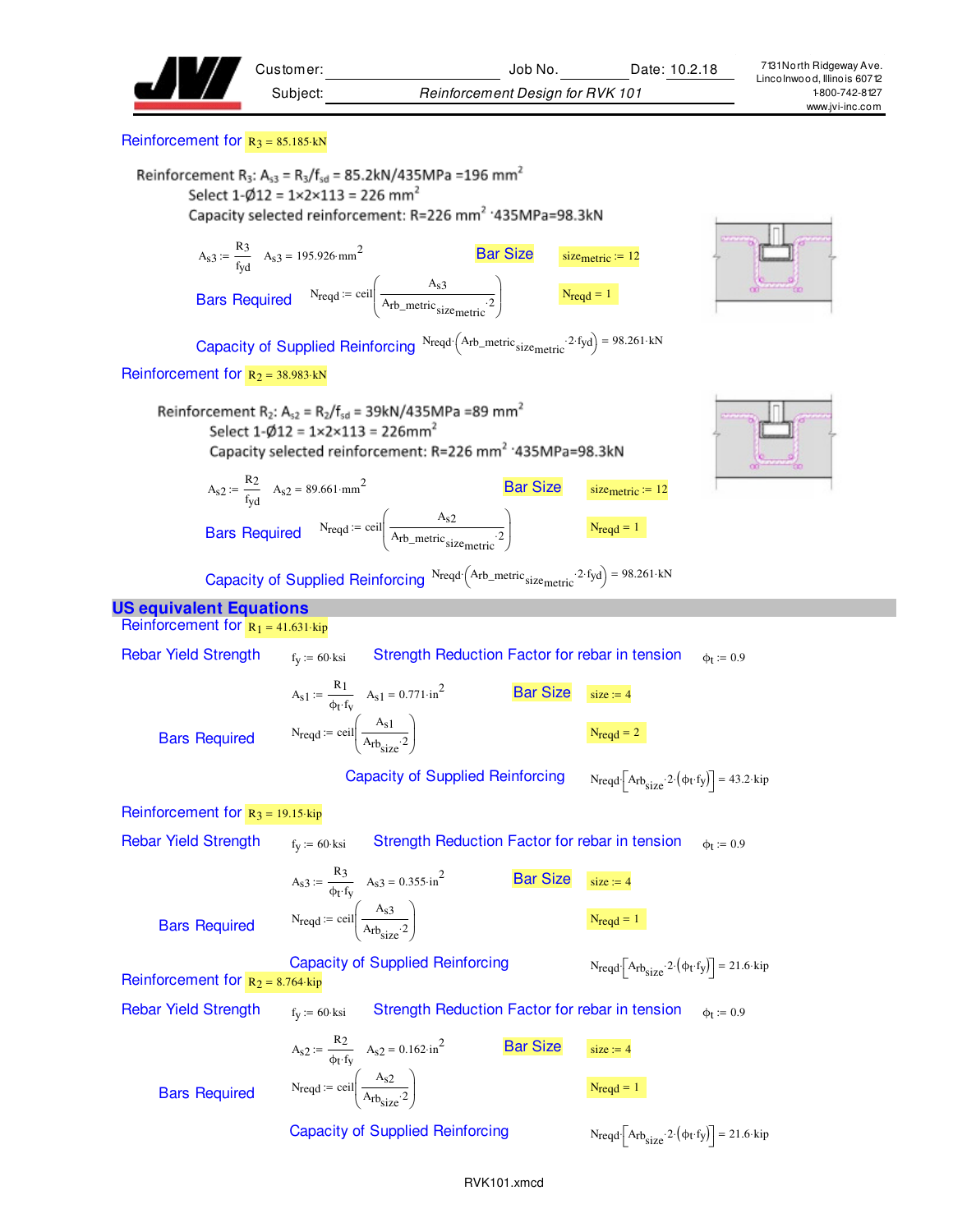| Customer:<br>Subject:                                                                                                                                                 | Job No.:<br>Date: 10.2.18<br>RVK 101 Tube Steel Verification                            | 7131 North Ridgeway Ave.<br>Lincolnwood, Illinois 60712<br>1-800-742-8127 |
|-----------------------------------------------------------------------------------------------------------------------------------------------------------------------|-----------------------------------------------------------------------------------------|---------------------------------------------------------------------------|
|                                                                                                                                                                       |                                                                                         | www.jvi-inc.com                                                           |
|                                                                                                                                                                       | 30<br>Shear (kip)<br>20<br>10<br>- 10<br>20<br>$\mathbf{0}$                             | Shear vs Position 0=Vu<br>100<br>200<br>300<br>Position (mm)              |
| F,<br>а                                                                                                                                                               | 100<br>Moment (in-kip)<br>80<br>60<br>40<br>20<br>$-20^{-6}$                            | Moment vs Position 0=Vu<br>100<br>200<br>300<br>Position (mm)             |
| Width<br>$W_{inTube} := 100 \cdot mm$ Thickness<br><b>Height</b><br><b>Height</b><br>$H_{inTube} := 50·mm$<br><b>Tube Steel Yield Strength</b><br>$F_{Vts} := 50$ ksi | $t_{in} := 6$ ·mm<br>$d_{in} := H_{in}$ Tube                                            |                                                                           |
| <b>Eurocode Equations</b>                                                                                                                                             |                                                                                         |                                                                           |
| <b>Shear Capacity of Tube Steel</b>                                                                                                                                   |                                                                                         |                                                                           |
| <b>Ultimate Shear</b>                                                                                                                                                 | $F_V = 100$ kN                                                                          | $F_V = 22.481$ kip                                                        |
| $\phi V_{ts} := f_{sd\_ts} \cdot 2 \cdot t_{in} \cdot (d_{in})$                                                                                                       | $\phi V_{ts} = 122.976$ kN                                                              | $\Phi V_{ts} = 27.646$ kip                                                |
| <b>Moment Capacity of Tube Steel</b>                                                                                                                                  |                                                                                         |                                                                           |
| <b>Ultimate Moment @ Location of zero shear</b>                                                                                                                       |                                                                                         |                                                                           |
| ZeroShear := $root(V_u(X), X)$<br>ZeroShear = 4.654·in $M_{u\_zero} :=  M_u(ZeroShear) $                                                                              | $M_{\text{U}_{\text{Z}ETO}} = 85.498 \cdot \text{in} \cdot \text{kip}$                  |                                                                           |
| <b>Supplied Plastic Section Modulus</b><br>$Z_{\text{supplied}} := 29200 \cdot \text{mm}^3$<br>$\phi M_p := f_{yd\_ts} Z_{supplied}$                                  | $Z_{\text{supplied}} = 1.782 \text{ in}^3$<br>$\varphi M_p = 91.747 \cdot in \cdot kip$ |                                                                           |